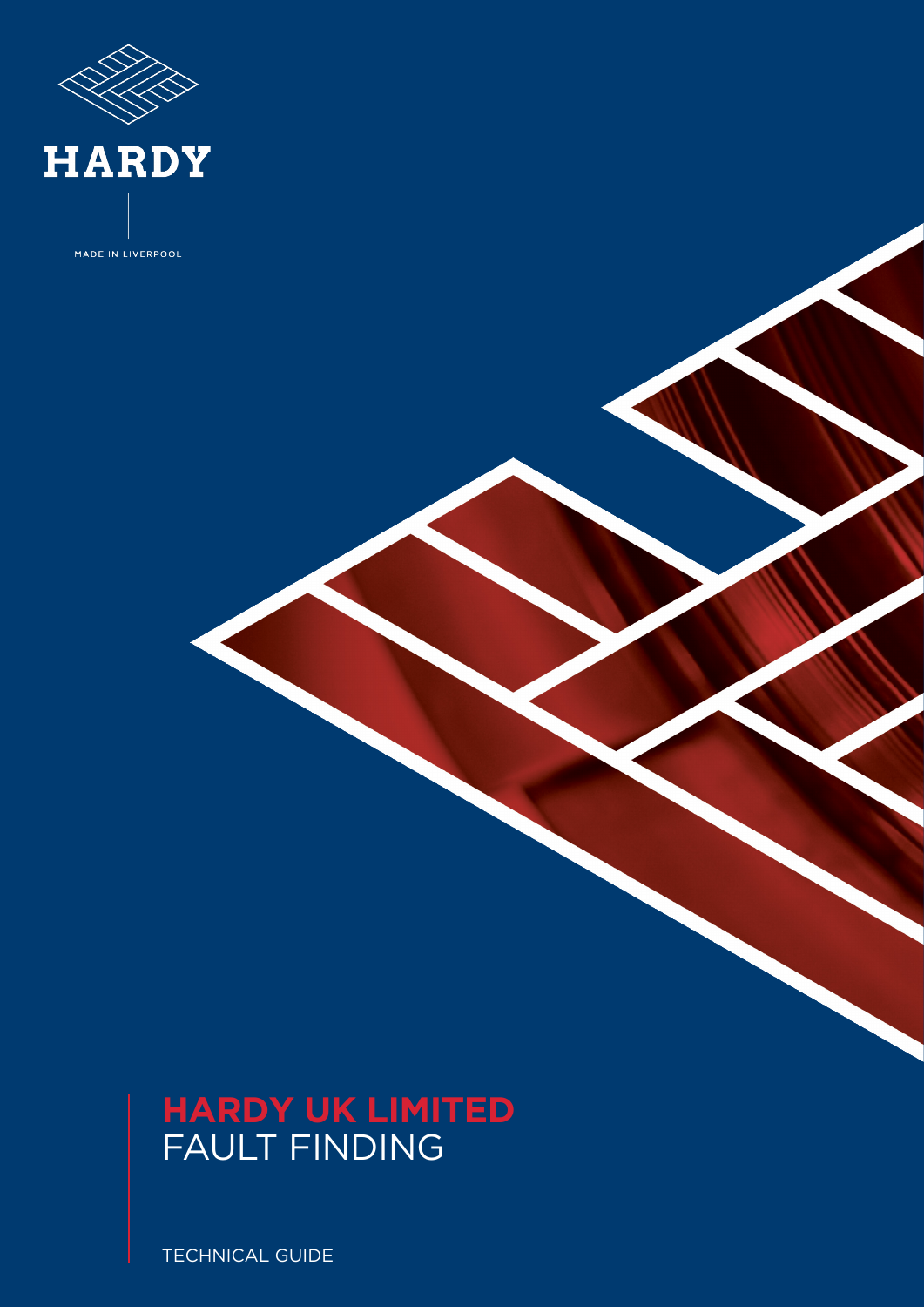

## **HARDY UK LIMITED** FAULT FINDING

Choosing Hardy blades gives our customers peace of mind that our consistent high quality means faults and issues rarely occur and when they do it is seldom a blade fault but instead often due to outside influences.

Fault finding is a complex procedure that can be minimised by following good working practices, housekeeping, maintenance and good raw material. The following guide will point out some common faults that tanneries experience when shaving or fleshing.

Whilst we cannot list every possibility or cause. This guide may help to point out one or more issues that you may be facing during production.

#### PROBLEM: RIBBING/CHATTER MARKS

The most common cause of ribbing marks on the leather is due to issues at the re-blading operation or issues with the grinding or machine set-up. There are a multitube of issues both simple and complex, the following is a summary of the most common reasons.

### POSSIBLE CAUSE:

- Incorrect re-blading, balancing, grinding-in – See Hardy technical guides for instructions
- Painting of the blades this causes issues with the cutting edge and grinding wheel
- Worn bearings cylinder, motor, grinding, roller
- Machine faults grip roller, poor condition or alignment, motor power, hydraulic power
- Grinding faults initial set-up, compatibility of grinding wheel, grinding carriage, under/over ground knife, uneven grinding
- Outer forces vibrations, check all the machine for vibrations including the flooring. Outside sources from within the factory can cause this issue
- Material Chemicals, moisture content, amount being shaved, tanning changes
- **SHAVING** Feed speeds cylinder, grip roller, grinding wheel, feed roller
	- Cylinder sag, blade configuration
	- Housekeeping debris build up, rust
	- Blade life the blade may have reached the end of its working life (approx. 5mm from cylinder to the top of the blade).

#### PROBLEM: LINING ON THE LEATHER POSSIBLE CAUSE:

- Housekeeping hardened leather deposits on the back of the blade
- Debris on the leather
- Chipped blade scar in the skin, foreign bodies entering the machine.

#### PROBLEM: SCRAPING POSSIBLE CAUSE:

- Blunt knife check grinding set-up. Allow the grinding to traverse, grinding lightly until the blade is re-sharpened evenly
- Water content check the moisture content within the leather (standard 55%)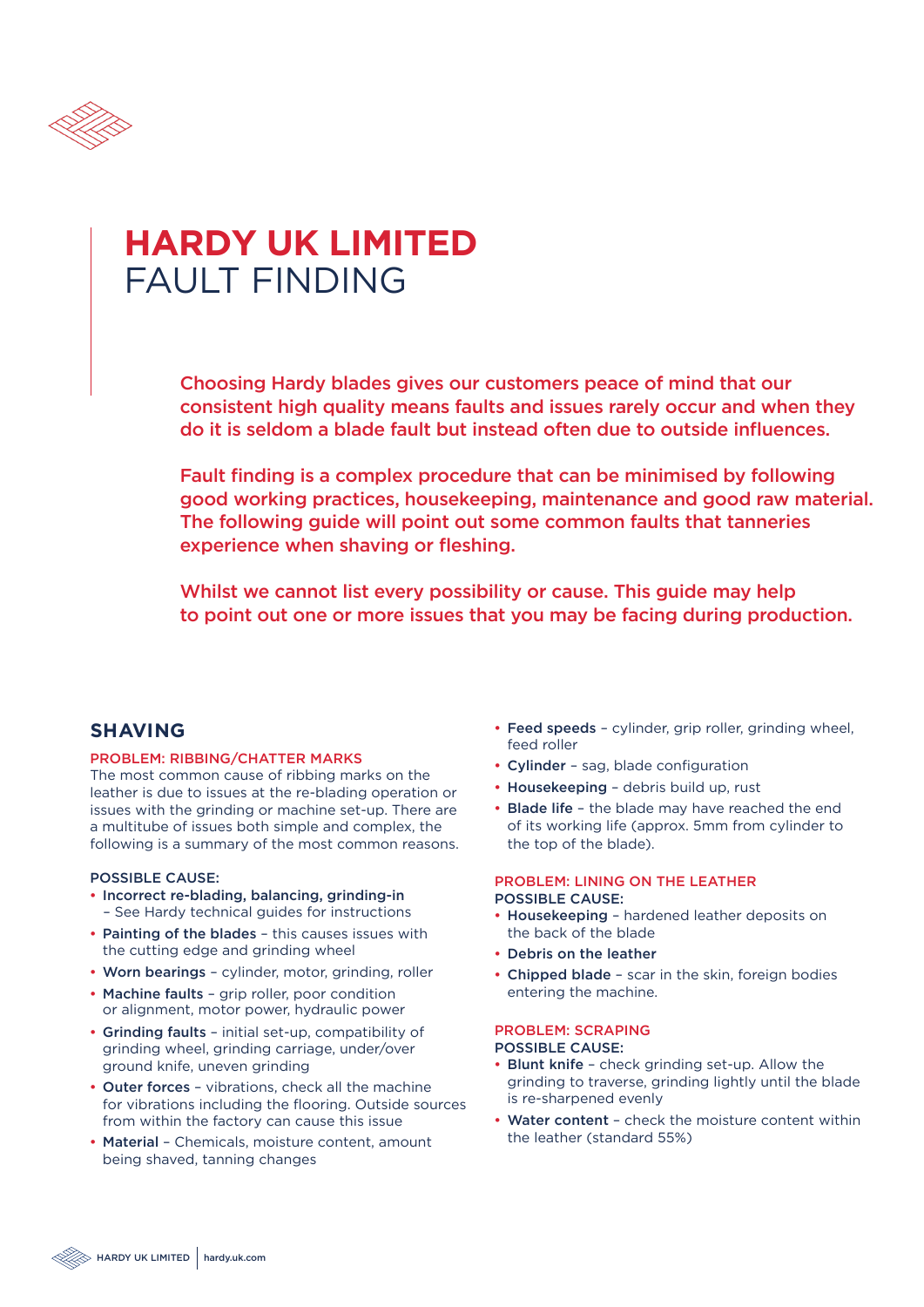#### PROBLEM: RUST

Note: It is important that the blades are not painted to prevent rust. This may impact on the shave quality.

#### **POSSIBLE CAUSE:**

- Poor housekeeping poor cleaning, exposure to the elements
- Improper storage keep the blade box sealed where possible. See 'Care and Maintenance' document for further details.

#### PROBLEM: UNEVEN THICKNESS POSSIBLE CAUSE:

#### • Chamfered roller

- Amount of material being shaved (check manufacturers guide)
- Blunt knife

#### PROBLEM: DAMAGE TO THE BLADE POSSIBLE CAUSE:

- Dropped/Impacted cylinder this can be from the point of re-blading through to final installation of the cylinder
- Re-blading issue
- Grinding wheel wrong type, wound in too much before grinding, aggressive grinding
- Foreign body unwanted objects entering the machine
- Wrap around the gap between the blade and fan is too great, allowing the hide/skin to be wrapped around the blade. Lift the fan as close as possible without hitting the blade.

#### OTHER NOTABLE POINTS

#### Moisture in the material

- Too dry will take the edge off the blade
- Too wet will have trouble feeding the material into the machine

Check the leathers water content regularly to be sure it does not affect the quality of your shave.

#### Reverse Grinding

• if you choose to reverse grind, reduce the amount ground and speeds to a minimum and be sure to revert the grinding wheel rotation back otherwise the life of the blade will be considerably shortened.

#### Blunt Knife

- This can be due to a number of reasons mainly being centred on the grinding set up, moisture content and chemical processes
- Double shaved areas (mid cylinder) may be thinner
- Teasing on the fibres (may also be a deposit on the blade).

#### Reduced Blade Hardness

- Grinding if a Hardy blade is ground too hard or with the wrong type of wheel then it may cause tempering to the blade which can reduce the hardness of the blade and in extreme cases damage the blade beyond repair. This can lead to other issues such as ribbing marks.
- If you believe that the blade has been overground during any of its grinding processes, allow the machine to lightly grind the blades until such a time as the blades begin to recover their edge and achieve the perfect shave again.

### **FLESHING**

Problems when fleshing are less likely to directly affect the piece of leather. Therefore the below is a general guideline of basic good practice.

All machining and re-blading tasks should be performed by fully qualified and competent persons.

#### **MACHINE:**

- Good housekeeping
- Regular maintenance
- Correct grinding block and grinding set-up
- Quality re-blading practices
- Feed-in speeds and pressure
- Rollers use correct rollers depending on the fleshing process

#### **MATERIAL:**

- Correct moisture
- Foreign bodies on raw material (thorns, scaring etc.)